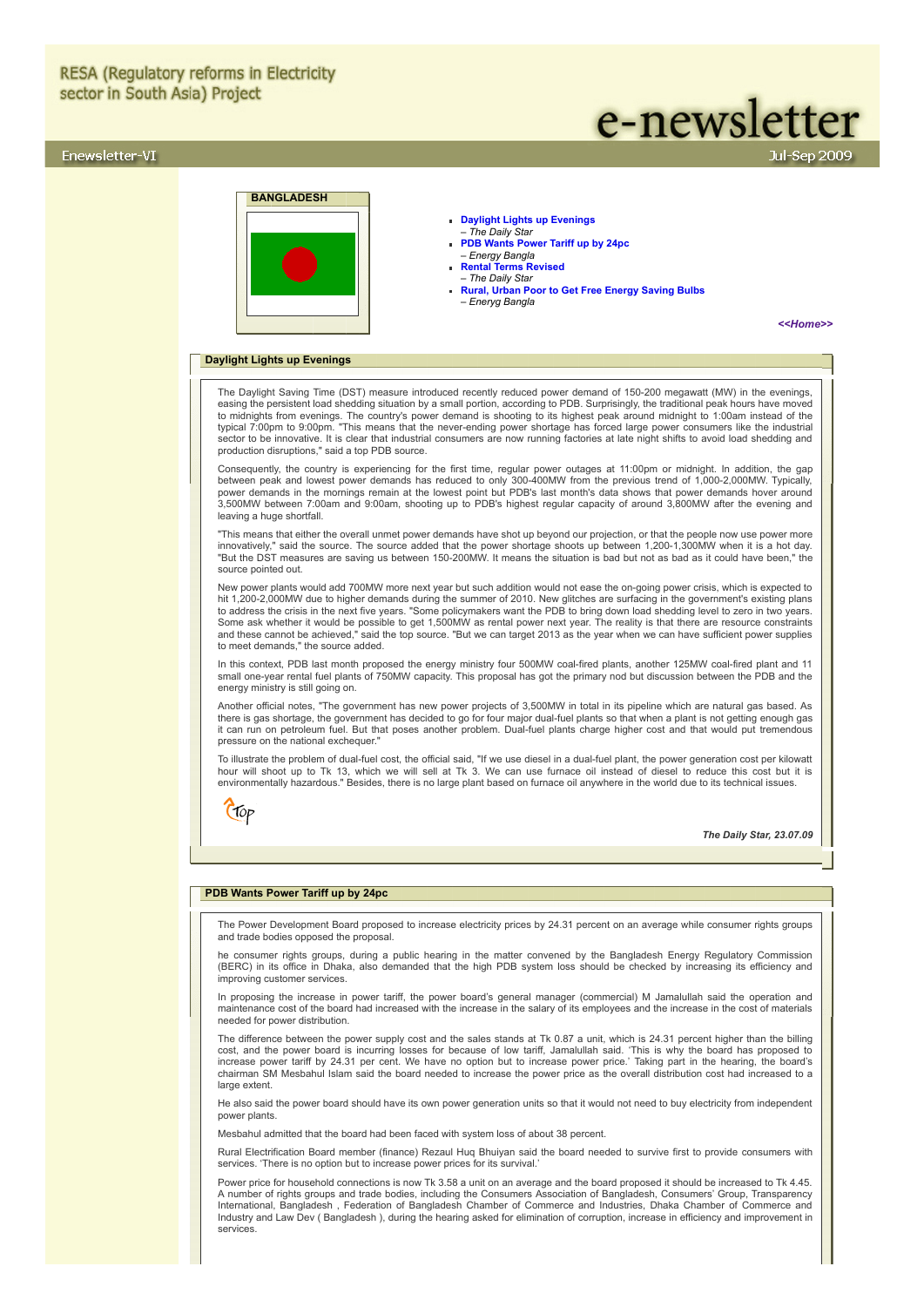Consumers Association of Bangladesh representative M Shamsul Alam said the board was incurring huge losses because of its unusual high rate of system loss, which is about 38 percent. If system loss can be cut down to 10 percent and corruption can be eliminated by increasing the efficiency in running the organisation, the cost of a unit of power will be around Tk 3.50, he said. 'Why will the consumers pay for system loss and inefficiency of the power board?'

Turin Afroz of the Law Dev ( Bangladesh ) argued the board's proposal was in no way justified. 'The board speaks only of tariff increase, but never talks about improving its services.' She asked the power board to improve its consumer services.

After the hearing, the acting commission chairman M Mokhlesur Rahman said the arguments of both sides were recorded and they would hear more arguments and on the issue in another session on October 6 before giving the judgement.

He said interested organisations or individuals would need to their names with the commission by August 31 to take part in the hearing in power tariff increase.

The Rural Electrification Board on July 8 also proposed to increase power prices by 11.52 per cent.

 $\epsilon$  top

*Energy Bangla, 15.07.09*

#### <span id="page-1-0"></span>**Rental Terms Revised**

The energy ministry finalised some terms and conditions for upcoming tender on eight rental power projects with a total capacity of<br>530 megawatt, relaxing the deadline for implementing the projects. The ministry however ha and Energy Enamul Haque, set the timeframe for implementing four diesel-fired rental power plant projects within 120 days of signing of the agreement and the other four heavy fuel oil (HFO)-based plant projects within 270 days against the previous practice of 90 days and 180 days.

Prime minister's energy Adviser Dr Towfiq-e-Elahi Chowdhury was also present. The relaxation came as local influential businessmen<br>mounted pressure on the government to give power plant developers more time. The ministry a the rental plants to five years from three years following the demand from local businessmen. Experts say prolonged purchase of power from rental power plants will jeopardise payment capacity of Power Development Board (PDB) as the prices of rented power can be two to three times higher than that of conventional power plants.

A bidder must have past experience of developing a 30-MW rental or independent power project (IPP) to qualify for a 100-MW bid. This means bidders without any experience will not be entertained although some local lobbyists were putting pressure on the PDB to entertain such bidders. Despite pressure from lobbies to ease penalty clauses for bidders' failure, the ministry decided to maintain the provision of slapping on contractors a fine of US\$500 a megawatt for each day's failure in launching power plant.

The ministry has also kept a provision for termination of contract if a bidder fails to complete its rental power project after three months of the deadline. The bidders will deposit bid bond at a rate of US\$5000 a megawatt. The meeting however could not decide on several<br>vital issues including whether the bidder should own power plant equipment instead of maki the bidder should handle the fuel itself instead of the PDB and whether a bidder will be allowed to sign multiple rental power contracts. The issues are likely to be finalised at a meeting in the form of Request for Proposal (RFP) for the tender, sources said. The PDB will<br>float tender for the rental plants on September 10, 2009 with a target of awarding the

The rental plants are: a 100-MW diesel-fired plant in Bheramara and three 50-MW diesel plants in Rajshahi, Thakurgaon and Syedpur. At the same time there will be two 100-MW HFO plants in Madanganj, Jessore, a 50-MW HFO plant in Barisal and a 30-MW HFO plant in Jamalpur. The PDB has proposed setting up these eight rental power plants to be implemented by mid-2010. Four large 500- MW coal-based power projects are also expected to be implemented by 2013.

The ministry and the PDB are facing tremendous pressure from the business lobby that wants to have all power projects whether they qualify for the job or not. Two previous governments between September 2006 and April 2008 awarded four rental power contracts for a total of 167 megawatt to inexperienced local companies for a 15-year term. Of them, one failed to launch its 51-MW plant.

Last year, the caretaker government awarded eight more three-year rental power contracts except one to local inexperienced companies. Of them, four managed to launch operation while the rest with a total capacity of 180 MW failed to start operation as per the schedule. Power Secretary Abul Kalam Azad, Energy Secretary Mohammad Mohsin and PDB Chairman ASM Alamgir Kabir, among others, were present at the meeting.



*The Daily Star, 07.09.09*

#### <span id="page-1-1"></span>**Rural, Urban Poor to Get Free Energy Saving Bulbs**

The Bangladesh government has decided to distribute a total of 2.65 crore pieces of energy saving (CFL) bulbs free of cost among the rural and urban poor people before start of the next irrigation season. The initiative is being taken to save electricity under a belttightening measure prompted by persistent electricity shortage.

State minister for energy and mineral resources Brig Gen (Retd) Mohammad Enamul Haque told reporters that the Compact<br>Fluorescent Lamp (CFL) bulbs would be distributed in two phases. Prime Minister's Adviser on Energy and Toufique-e-Elahi Chowdhury and the Secretary of the ministry also attended the press briefing.

The State Minister said, "The use of the energy saving bulbs will save 350 megawatt of power across the country. The saved power will be distributed among the farmers for irrigation purpose in the next season.

The World Bank will provide US\$38 mn to procure the bulbs, the minister said adding, "One crore 5 lakh pieces of bulbs will be<br>imported in the first phase and another lot of 1 crore 60 lakh pieces in the second phase." The phase has been invited. Tenders will be invited for a further 1.60 crore bulbs at a cost of US\$23 mn in the second phase

According to the State Minister, these bulbs will be distributed through the Rural Electrification Board (REB), Power Development Board (PDB), Dhaka Electric Supply Company (DESCO), Dhaka Power Distribution Company (DPDC) and other organisations in February-March. The families that use at least two bulbs can collect those by submitting their last electricity bills and two active<br>ordinary bulbs. The Prime Minister's adviser Dr Toufique-e-Elahi Chowdhury said Banglades scheme of supplying bulbs for free after import. The government has taken the decision to ensure smooth supply of power to farmers during the irrigation season, he said.

Ctop

*Eneryg Bangla, 01.09.09*

**NEPAL [Minister Outlines Strategy to Mitigate Power Woes](#page-2-0)**  – *Republica*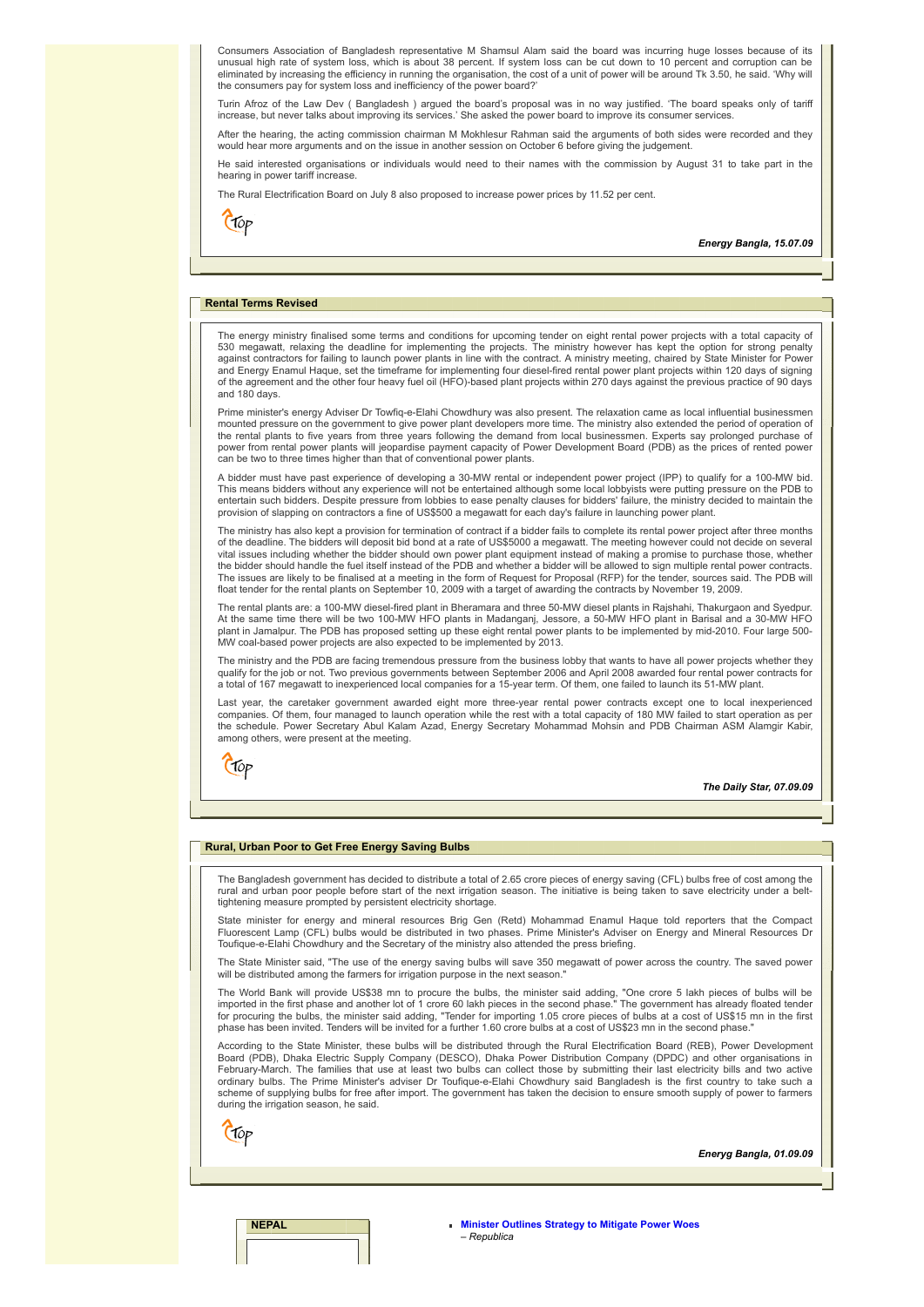

- **[NEA Reeling under Financial Crisis](#page-2-1)**
- *Kathmandu Post* **[Power Picture not as Gloomy](#page-2-2)**  – *Republica*
- **[Kali Gandaki Can generate 'extra 50 MW'](#page-3-0)** – Kathmandu Post
- **[PAC Consults with Experts on West Seti Hydel](#page-3-1)**  – Nepalnews.com

# <span id="page-2-0"></span>**Minister Outlines Strategy to Mitigate Power Woes**

*[<<Home>>](file:///D:/KSH/Websites/RESA/RESA-Enews-VI.htm)*

The Ministry of Energy (MoE) is working under a three-point strategy to address the acute electricity crisis facing the country. On its short-term plan, the government plans to import from India which will address the immediate electricity need and to generate at least<br>50 MW from thermal plants to be constructed under World Bank support. Similarly, the MoE power houses and carryout regular maintenance, repair and upgrade the existing projects. Parallel to this, as part of its joint venture with the private sector, priority will be given to load management for which programmes will be launched to popularise energy saving devices such as encouraging the use of compact florescent light (CFL) bulbs and implementing load limiting devices.

Speaking with reporters in Pharping, Minister for Energy Dr Prakash Saran Mahat outlined these policies of the ministry. He said, "Priority will be given to import, generation from thermal plants, repair and maintenance and popularising energy saving devices."<br>Towards this end, the MoE has initiated talks with India for importing 30 MW additional ele 50 MW). A decision to this effect could be taken during the upcoming Power Exchange Meet in August.

Mahat further informed that the diesel-run thermal and multi-fuel plants once constructed will generate electricity up to 50 MW. Based in Hetauda, Marshyangdi and Biratnagar, the fossil fuel-run plants are operational mostly during the dry seasons (winter and spring) when hydropower generation from the country´s run-of-river projects drops to a minimum. The diesel-run plants currently generate a total of 28 MW of electricity.

In addition, Dr Mahat said that the private sector-initiated load limiting device has now been run on a trial basis at Kuleshwor area in Kathmandu to check its viability. "We encourage people to use CFLs and the NEA is running tests on energy saving devices in Kuleshwor," Mahat added.

#### **Pharping Hydro-electric Project Centenary Celebration**

The government also announced that it will observe the centenary of Nepal´s oldest hydro project, the Pharping Power House, and energy festival next year with the view to build a "live museum" in the Pharping Hydro-electric Project (PHP) site for which the required budget will be allocated in the next fiscal year. Speaking at a program organized by the PHP and the Setidevi Educational Centre in Pharping Saturday, Minister Mahat said, "The PHP will be developed as a historic tourist destination with a live museum."

Addressing the concerns of the locals at the plight of the PHP, Dr Mahat said that initiatives will be taken to give continuity to the project. Established in 1968 BS on the initiative of the then prime minister Chandra SJB Rana as the first power house in Nepal and second in Asia, Pharping generated up to 500 kilowatt through a reservoir. The reservoir water, collected from a stream in Setidevi VDC, where the project is situated, and from Basuki Kund flowing from Sheshnarayan temple, is now supplied to Lalitpur submetropolitan city.



*Republica, 26.07.09*

#### <span id="page-2-1"></span>**NEA Reeling under Financial Crisis**

Nepal Electricity Authority (NEA) is reeling under serious financial crisis and has asked the government for urgent and effective financial restructuring for its sustainability. Speaking at its 24th anniversary Jivendra Jha, NEA managing director said, NEA had<br>incurred loss of about three billion rupees in fiscal year 2008/2009 due to factors like lo poor run off in various rivers during dry season and operation of costly thermal plants and imported power. NEA had assets worth Rs 78.78 billion in fiscal year 2008/2009. Jha said there was need to review retail tariff, reduce interest rate on government loans, reduce system losses and manage seasonal surplus energy for gradual recovery of financial losses and generation of expansion funds in the coming days.

On the other hand, NEA is also involved in implementation of various hydropower projects to minimise the impacts of acute power crisis in the country, particularly during the dry season. The government has initiated the development of some projects including Upper Tamakoshi (456 MW), Chameliya (30 MW), Kulekhani III (14 MW), Upper Trishuli 3-A (60 MW), Upper Trishuli 3-B (37 MW), Rahughat (30 MW) and Upper Modi -A (40 MW), which are expected to be completed in the next five years.

The government has come forward with public investment to expand the transmission line, considered as a key component of the hydropower sector this year. According to Shankar Prasad Koirala, the government has given high priority to development of the hydro sector by developing transmission lines and has allocated increased budget to this sector. Likewise, the government is also committed<br>to develop hydropower projects by mobilising its own resources. "The government has alre lines is about Rs. 55 bn.

Meanwhile, as a part of the 35-point National Power Crisis Mitigation Plan formulated by the former government, the NEA launched a door-to-door campaign promoting the use of CFL bulbs to minimise use of power. According to Deepak Upadhyay, general manager of the distribution and consumer section of NEA, the use of CFL bulbs across the country is expected to decrease demand by about 25 MW per hour of the country's total demand in a year.



*Kathmandu Post 18.08.09*

# <span id="page-2-2"></span>**Power Picture not as Gloomy**

Acute short supply of power had made life in the capital and elsewhere rather difficult last year. During dry seasons, the Nepal Electricity Authority (NEA) had enforced an 18-hour power outage, which often extended up to 20 hours a day unofficially. Fortunately,<br>there are some positive indications that people may not have to grapple with extended p predict, we have reasons to believe that the situation may not be as worse," Sher Singh Bhat, system operation director at the NEA, told myrepublica.com.

The last year´s total demand during peak (evening) hours was slightly over 800 Megawatt. The load dispatch centre of the NEA, the only public utility in the sector, estimates that electricity demand in the country increases by 10 percent every year. Bhat elucidated some positive developments that could be helpful in fulfilling the demand.

Firstly, this year the 70-MW hydro-electric project has come into operation, which is generating electricity in its full capacity so far. But, as it is a run-of-river model project, the plant will not produce more than 35-MW in the driest season.

Secondly, the NEA is currently importing 50-MW electricity from India through Duhabi-Kataiya cross border transmission line, which had collapsed following Koshi floods last August. The situation last year turned worse after Koshi River toppled electricity towers along the Duhabi-Kataiya cross border transmission line at West Kushaha in Sunsari. With the collapse of the transmission line, the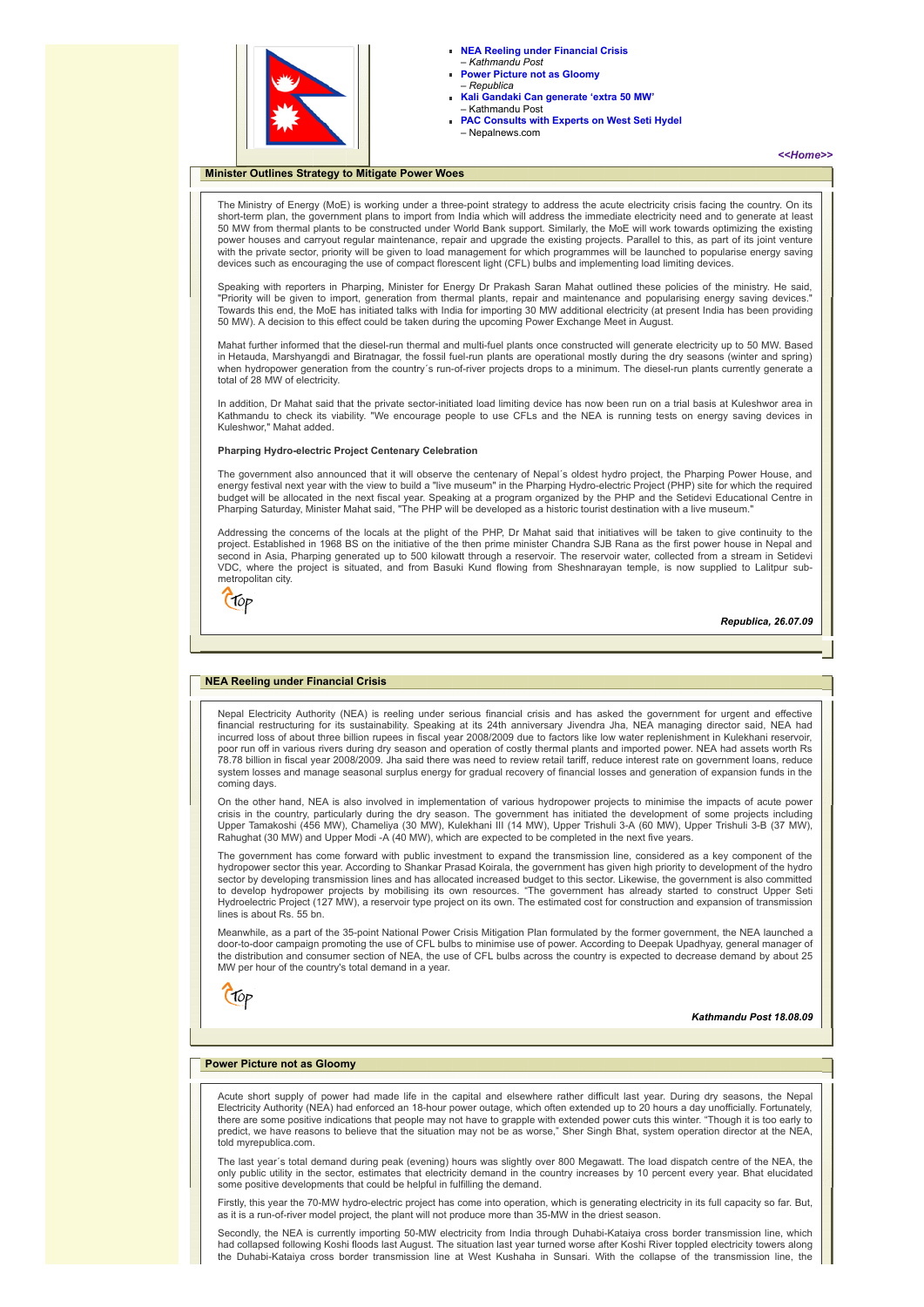electricity supply from India got disrupted. This compelled the NEA to run Kulekhani, the only storage-type hydroelectricity project, for additional hours from the monsoon itself.

Thirdly, the rise in water level in the Kulekhani reservoir has been satisfactory so far. Last year, water level in the reservoir was at a record low. "The water level rose to 1509 meter on Saturday, which was the highest recorded water level in Kulekhani reservoir last year," Bhat said, adding, "Moreover, we can still expect monsoon to continue for a few more months."

The water levels in Kulekhani rose up to 1530 meters in 2007 that was record high, according to Bhat. Kulekhani is the lifeline of the electricity supply system, which is only brought into operation during peak hours and in dry season when all other projects generate the lowest electricity.

Also, water levels have increased in all the rivers across the country. Its impact would last till the dry season, said Bhat. Water levels in the rivers will remain high even in dry season if there was good monsoon rains, he explained. Last year, water levels in the rivers had receded to the lowest.

Likewise, Bhat expects that the government´s campaign of replacing the traditional bulbs by compact fluorescent light (CFL) bulbs<br>may help save some MWs of electricity in the coming months. The NEA officially launched the annual day.

The NEA, however, has failed to address the problem of power leakage, which poses a major challenge to the authority. There is at least 20 percent power leakage from its transmission lines.

Ctop

*Republica, 24.08.09*

# <span id="page-3-0"></span>**Kali Gandaki Can generate 'extra 50 MW'**

The 144-MW Kali Gandaki 'A' Hydro Electricity Project, the largest hydel project in the country, is capable of generating additional 50 MW in the next two years if upgraded, states an initial study.

According to Ishwori Prasad Tiwari, managing director at Kali Gandaki Hydro Electricity Project, additional 50 MW can be generated from the KGA with the existing infrastructure, and the cost will be cheaper than the under-construction Kulekhani III (14 MW) project. Upgrading the project will require around Rs 2 bn, which almost equals the estimated cost for the construction of Kulekhani III.

"The projected cost for generation of the additional 50 MW will be cheapest among the hydro power projects in the country," he said.<br>Tiwari said a six-kilometer tunnel constructed to enter the powerhouse will be used for w project. "It will not take more than five months to conduct a detailed study and design, and will cost about Rs 5 mn," he added.

The upgraded project only needs a 300-meter penstock pipe and construction of a new powerhouse, according to Tiwari. The cost of per kilowatt of electricity generated by the upgraded KGA project will be around US\$721 (Rs 56,526), making it the cheapest in terms of per kilowatt unit cost in the country. Generally, per kilowatt power generation cost exceeds US\$1400 (Rs1, 09,760) and it is over<br>US\$4000 (Rs 3,13,600) in the case of 70-MW Mid-Marshyangdi Project.

Meanwhile, the Ministry of Energy is holding a series of consultations to upgrade the country's largest hydropower project. Energy<br>Minister, Prakash Sharan Mahat has already been informed in this regard, Tiwari said. As th shortage, especially during the dry season, maintenance and upgrading of Kali Gandaki Project to generate additional 50 MW cannot<br>be underestimated. Every year, the country needs additional 80 MW power to meet the ever inc



*Kathmandu Post, 06.09.2009*

#### <span id="page-3-1"></span>**PAC Consults with Experts on West Seti Hydel**

Public Accounts Committee (PAC) of the legislature parliament consulted with some water resources experts regarding the West Seti Hydro. Ratna Sansar Shrestha, Ananda Bahadur Thapa and Deepak Gyawali, who have been speaking against the construction of the project, told the PAC members that the project is not in the interest of the nation. They said there is danger of inundation of a vast area in Terai because of this reservoir-modeled hydropower that will generate 750-MW electricity.

Speaking at the meeting, Energy Minister Dr Prakash Sharan Mahat, however, assured that the government would do all necessary homework before renewing the license of the project so as to make in favourable for the country. Some lawmakers also said that the project gives more benefit to India than Nepal and that the government should reconsider renewing the license.

Issues like estimated cost of the project, dam construction and irrigation facility also figured during the meeting. After the discussion, the committee directed the Ministry of Energy to table the details of cost estimate for the project within a week. The committee plans to<br>hold next meeting along with Natural Resources Committee of the parliament. PAC had renew the license of the project, raising objection to some of the provisions of the agreement.

 $C$ fop

*Nepalnews.com, 04.09.09*



**[PM Invites Investments in India's Oil & Gas Sector](#page-3-2)** – *Financial Times*

**[Rajasthan to spend Rs. 1,300 crore on electrification of rural areas](#page-4-0)**  – *The Hindu*

*[<<Home>>](file:///D:/KSH/Websites/RESA/RESA-Enews-VI.htm)*

#### <span id="page-3-2"></span>**PM Invites Investments in India's Oil & Gas Sector**

Undeterred by the current downturn, the dip in the GDP growth and the prevailing drought situation, Prime Minister Manmohan Singh called upon investors to make India their investment destination. Singh was speaking at a function to inaugurate the oil production at Rajasthan's Mangala field, being jointly developed by Cairn India and ONGC.

"The achievement of Cairn shows that there is a favourable condition for foreign direct investment in India. I invite investors across the world to come and invest in India. All possible support will be provided by the Indian government," he said. Singh's open invitation to global investors assumes significance as there is a fear that the ongoing verbal duel between the Ambani brothers over K-G D6 gas supply and pricing will harm investments in the oil and gas sector.

Mangala, one of the world's largest new onshore finds, is the biggest in India after ONGC's Gandhar in Gujarat that was discovered more than two decades ago. For the Asia's third largest oil consumer that imports 75 percent of its oil needs, the Rajasthan oilfields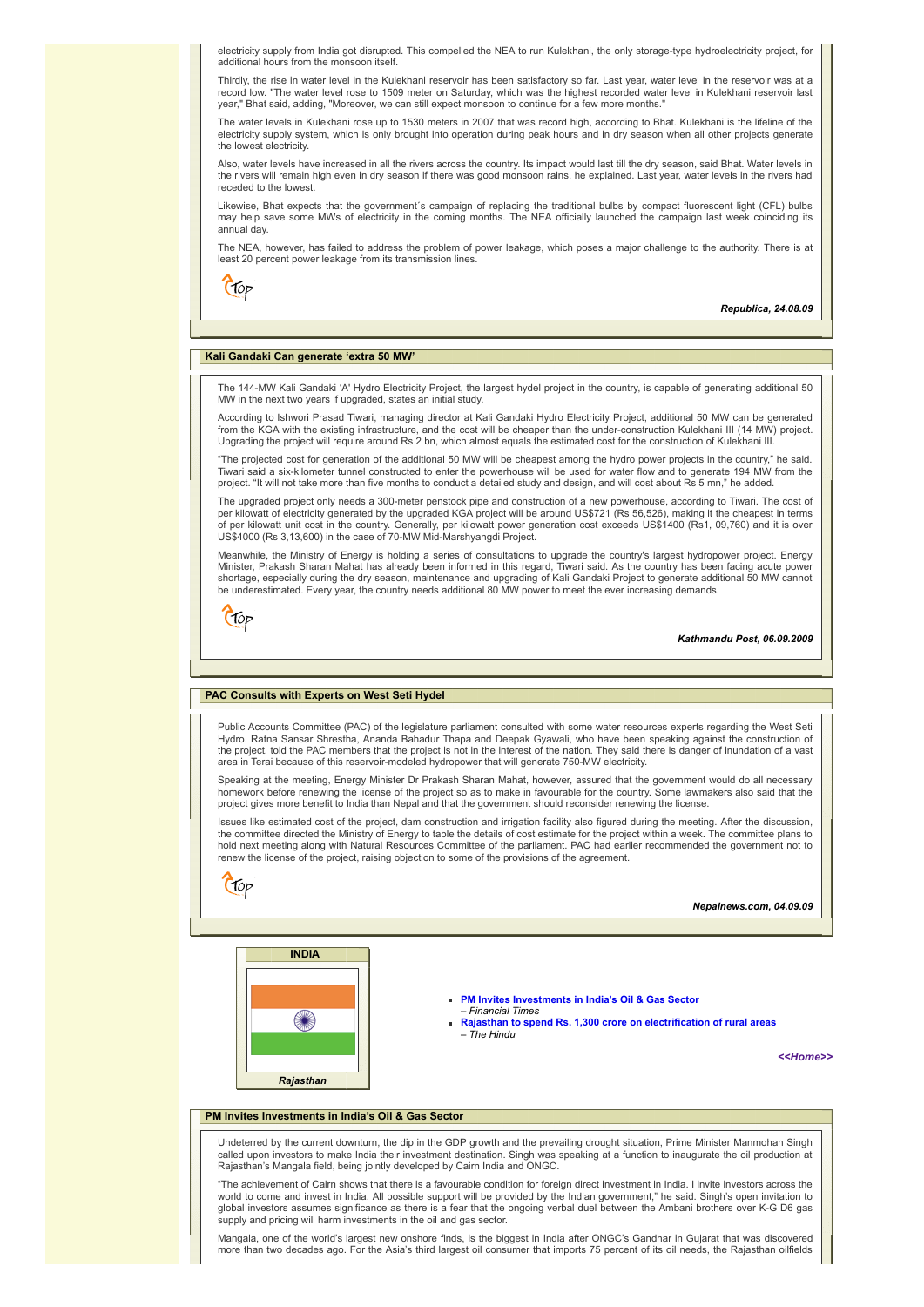will trim oil import cost by US\$6.8 bn or 7 percent. Mangala's peak production of 1,25,000 barrels per day (bpd) will be reached in the first half of 2010. Along with the production at its Bhagyam and Aishwarya fields, the aggregate peak production by Cairn India will be<br>1,75,000 bpd or 20 percent of India's domestic production — enough to power 3.4 mn car a month.

The three fields are expected to save the country US\$1.5 bn annually as import bill over the next 10 years. It would also earn the exchequer US\$30 bn over the life of the field by way of taxes, royalties and profit petroleum. Petroleum minister Murli Deora said the Centre would get Rs 46,000 crore as profit petroleum revenue over the life of the project while the Rajasthan government would get another Rs 12,000 crore as royalty revenue for the first five years.

Ctop

*Financial Times, 30.08.09*

# <span id="page-4-0"></span>**Rajasthan to spend Rs. 1,300 crore on electrification of rural areas**

As part of 40 schemes for intensive electrification of 34,832 villages under the Rajiv Gandhi Rural Electrification Programme, the three public sector power distribution companies in Rajasthan are spending Rs.1,300 crore in two phases and have completed the work in 15,762 villages so far.

According to the Chairman of the three discoms, R. G. Gupta, 25 of the 40 schemes were sanctioned before February last year and 15 were launched afterwards. While power has been supplied to the villages which were earlier out of the electricity network, intensive electrification entails power supply to at least 10 percent of the rural households.

Gupta said electricity connections are being released to the BPL families at a fast pace, while hamlets with a population of 100 or more are being linked with the electricity network on priority. Over 19,200 villages are to be intensively electrified and domestic connections are to be released to 1.69 lakh consumers under 15 schemes of the second phase. Mr. Gupta said a target for expenditure of Rs.800 crore had been set for these works.

Ctop

*The Hindu, 20.09.09*



- **[Power Finance Corp to reduce lending rates by 25 bps](#page-4-1)** – *Economic Times*
- **[World's First Solar Power Complex in West Bengal](#page-4-2)** – *Economic Times*
- **[Where the Sun Shines on Climate Change](#page-4-3)** – *Business Standard*

*[<<Home>>](file:///D:/KSH/Websites/RESA/RESA-Enews-VI.htm)*

#### <span id="page-4-1"></span>**Power Finance Corp to reduce lending rates by 25 bps**

Power Finance Corporation (PFC) is likely to reduce its lending rates by about 25 basis points to realign them with market rates. PFC's average lending rate is about 11.75%.

"We generally adjust our lending rates with ruling market interests. With the recent drop in rates we are looking to reduce our average lending rates by about 25 basis points. We will take a decision soon," PFC director M K Goel, said. He was talking to reporters on the sidelines of a seminar on power organised by Confederation of Indian Industries (CII).

Talking about the company's fund raising plans, Mr Goel said: "PFC is likely to raise about Rs 15K-to-20K crore from the market. Bulk of this is likely to be through bonds."

Adding, Mr Goel said: "PFC is likely to disburse about Rs 24,000 crore this year. Last year, we disbursed about Rs 21,000 crore."

Incidentally, PFC is also close to inviting request for qualification (RFQ) for three ultra mega power projects. One each at Bidapahar in Orissa, Cheyyur in Tamil Nadu and Akaltara in Chattishgarh. PFC is the nodal agency for UMMPP.

As the name suggests, PFC lends only to the power sector. It provides funds based services like term loans, equipment leasing, bill discounting and buyer's line of credit. PFC has also taken up non-funds based activities like guarantee services and consultancy for the power sector.

On PFCs disbursements in the state, Mr Goel said: "This year, PFC has already disbursed about Rs 325 crore under the Restructured Accelerated Power Development & Reforms Programme (R-APDRP) to West Bengal. The balance Rs 1900 crore will be disbursed during the year

Earlier in the day, Mr M K Dey, chairman, West Bengal State Electricity Distribution Co Ltd (WBSEDCL) said: "About Rs 5,000 crore is slated to be spent in West Bengal in the next three years. Of this, about Rs 3000 crore will go into rural electrification over the next two<br>years while another Rs 2000 crore will go into urban power infrastructure upgrada

Crop

*Economic Times, 02.07.09*

# <span id="page-4-2"></span>**World's First Solar Power Complex in West Bengal**

Construction work for the world's first integrated solar power complex in Haldia in West Bengal is expected to begin very soon, Industry Minister Nirupam Sen said. Sen told media persons that 200 acre of land had been allotted for the Rs 5,500-crore project by the state government and work would begin very soon after the monsoon.

"The project will initially produce poly-silicons and other raw materials used to produce solar cells which would be capable of producing 250 MW of solar plant", Jyoti Poddar managing director of Bhaskar Silicon Ltd said. "At a later stage it will also produce semi-conductors for the IT industry. Commercial production is to begin from 2009/10."

Other partners in the project will be the German Photovoltic company Centrotherm, Srei Infrastructure Finance, West Bengal Green Power Corporation and a US-based company.

Poddar said the solar complex will require 800 acre of which 200 acres was already in possession.

(Top

*Economic Times, 22.08.09*

<span id="page-4-3"></span>**Where the Sun Shines on Climate Change**